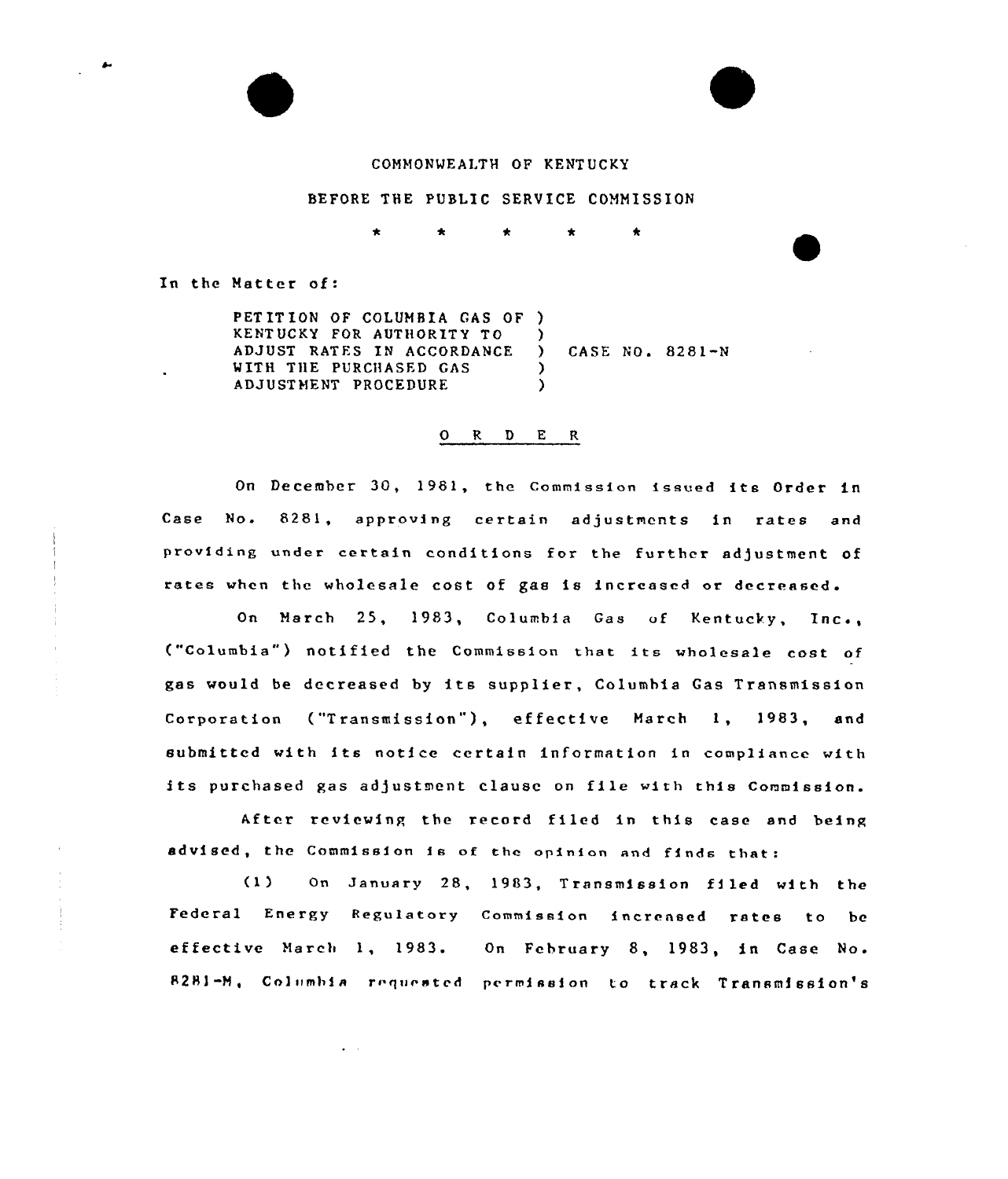By Order issued February 28, 1983, the proposed rates. Commission approved Columbia's filing effective March 1, 1983, subject to refund. Subsequent to Columbia placing these rates into effect, Transmission filed on March 18, 1983, revised tariffs to be effective March 1, 1983.

Columbia's notice of March 25, 1983, set out certain  $(2)$ revisions in rates which Columbia proposed to place into effect, said rates being designed to pass on the wholesale decrease in price from its supplier in the amount of \$175,000 or .7 cents per  $Mcf$ .

 $(3)$ Due to the retroactive nature of Transmission's decrease. Columbia requested an effective date of March 1, 1983, and permission to commence collecting the proposed rates with gas supplied on and after April 1, 1983. Columbia should report to the Commission any excess revenues collected during the period from March 1, 1983, to the date the proposed rates are implemented, along with a plan to refund any excess collections to its customers.

Columbia's adjustment in rates under the purchased  $(4)$ gas adjustment provisions approved by the Commission in its Order in Case No. 8281 dated December 30, 1981, is fair, just and reasonable, and in the public interest and should be effective with gas supplied on and after March 1, 1983.

IT IS THEREFORE ORDERED that the rates in Appendix A be and they hereby are authorized effective with gas supplied on and after March 1, 1983.

 $-2-$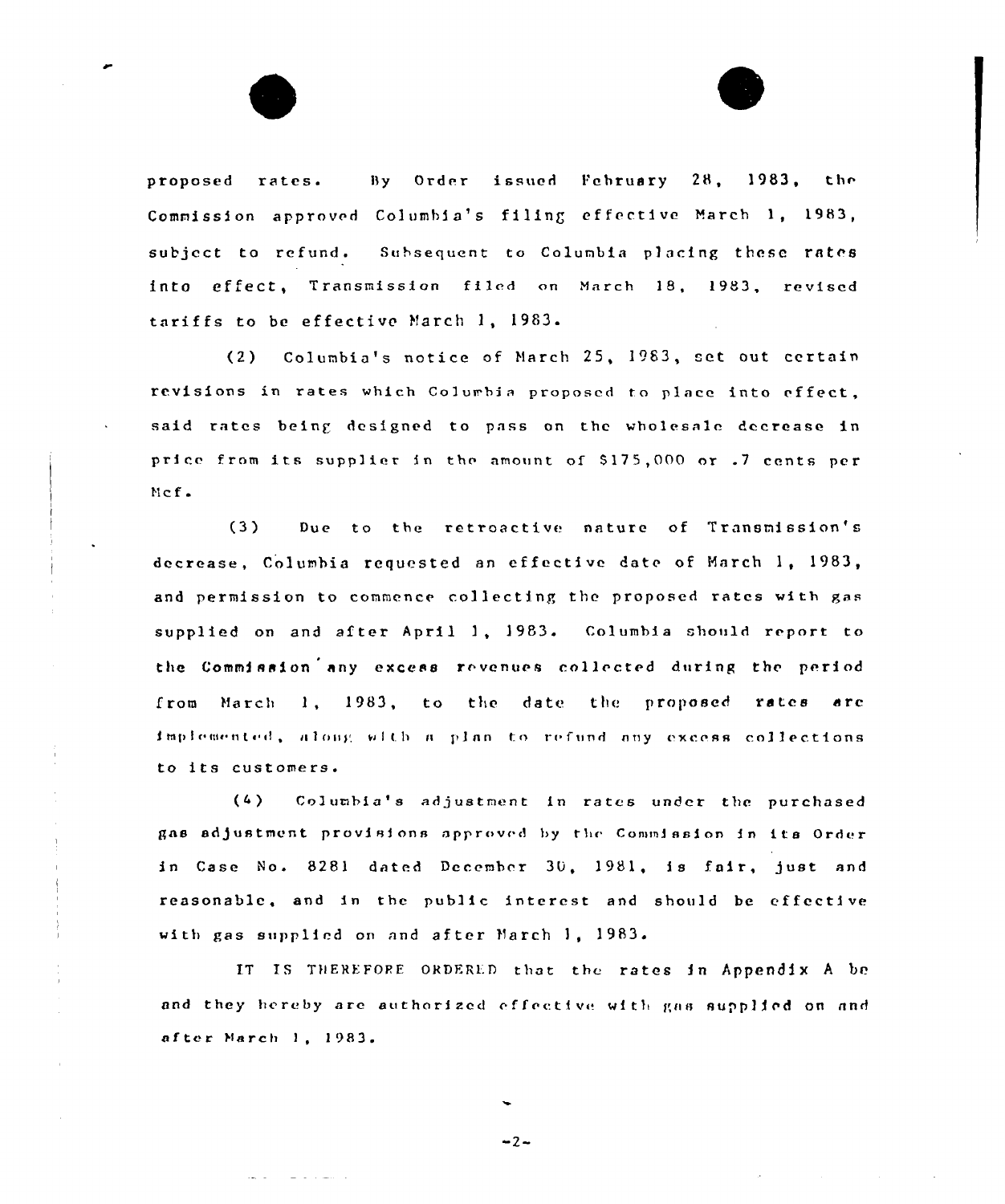IT IS FURTHER ORDERFD that Columbia shall report to the Commission any excess revenues collected during the period from March l, 1983, to the date the proposed rates are implemented, along with <sup>a</sup> plan to refund any excess collections.

IT IS FURTHER ORDERED that within 30 days of the date of this Order Columbia shall file with this Commission its revised tariffs setting out the rates authorized herein.

Done at Frankfort, Kentucky, this 14th day of April, 1983.

PUBLIC SERVICE COMMISSION

Vice Chairman

 $\overline{\text{Comm1}}$ 

ATTEST:

Secretary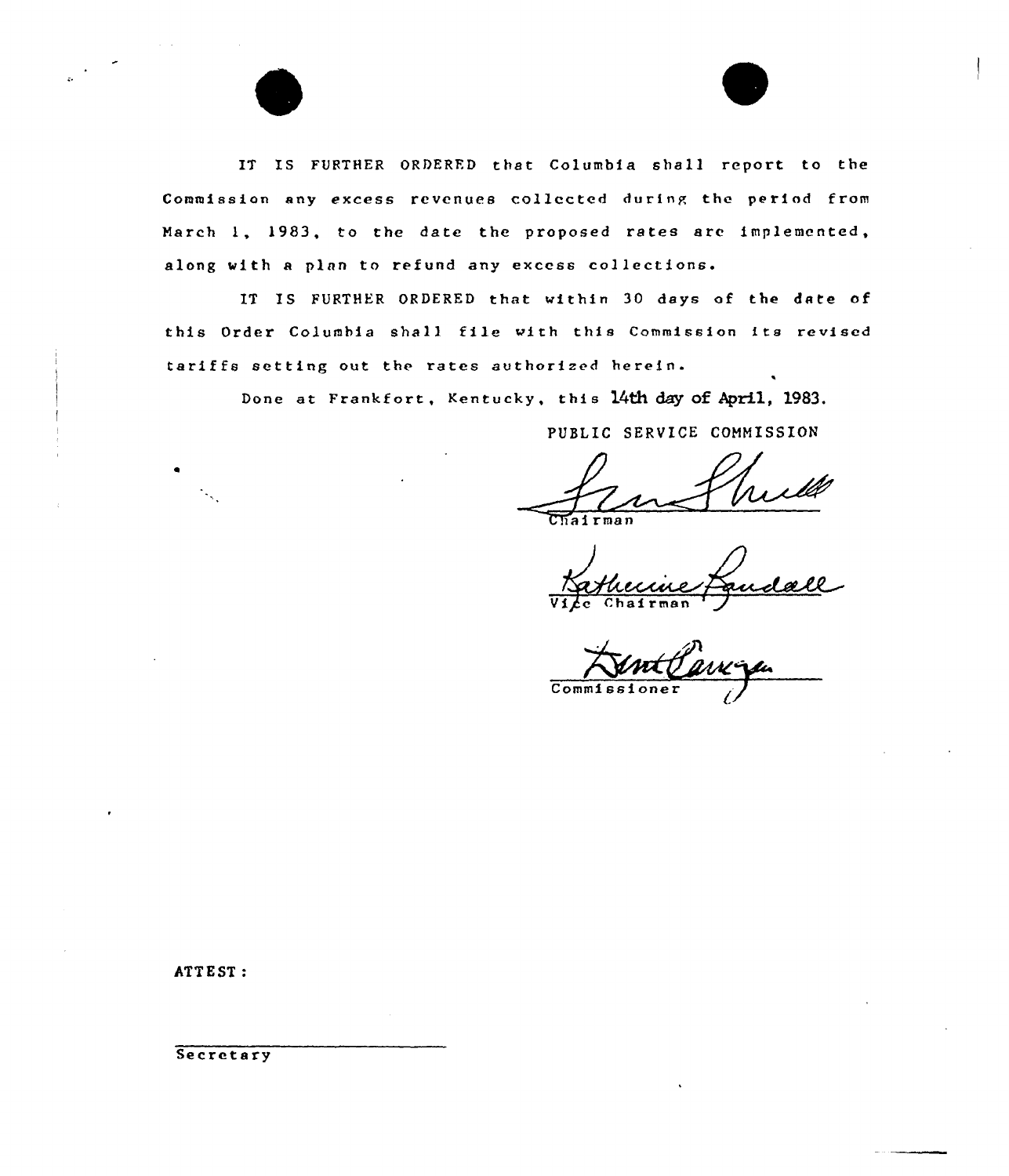## APPENDIX A

# APPENDIX TO AN ORDER OF THE KENTUCKY PUBLIC SERVICE COMMISSION IN CASE NO. 8281-N DATED APRIL 14, 1983.

The following rates and charges are prescribed for the customers in the area served by Columbia Gas of Kentucky, Inc. All other rates and charges not specifically mentioned herein shall remain the same as those in effect under authority of this Commission prior to the date of this Order.

## RATES:

 $\mathcal{L}^{(1)}$ 

Rate Schedule GS

Rate per Ncf

 $\bullet$ 

# Residential

| First       |  | 1 Mcf or less per month | \$7.551 |
|-------------|--|-------------------------|---------|
| Next        |  | 49 Mcf per month        | 6.275   |
| Next        |  | 50 Mcf per month        | 6,225   |
| Next        |  | 100 Mcf per month       | 6.195   |
| Next        |  | 800 Mcf per month       | 6.165   |
| <b>Over</b> |  | 1,000 Mcf per month     | 6.145   |
|             |  | Minimum Monthly Charge  | 7.55    |

### Commercial and Industrial

| First                  |  |  | 1 Mcf or less per month | \$7.776 |
|------------------------|--|--|-------------------------|---------|
| Next                   |  |  | 49 Mcf per month        | 6,426   |
| Next                   |  |  | 50 Mcf per month        | 6,376   |
| Next                   |  |  | 100 Mcf per month       | 6.346   |
| Next                   |  |  | 800 Mcf per month       | 6.316   |
| Over                   |  |  | 1,000 Mcf per month     | 6.296   |
| Minimum Monthly Charge |  |  |                         | 7.78    |

Rate Schedule Ac-1: (Cancelled)

Rate Schedule PC-l

# <u>Firm</u>

| Over 1,000 Mcf per month |  | First 1,000 Mcf per month |  |  |  |  | \$6.227<br>6.177 |
|--------------------------|--|---------------------------|--|--|--|--|------------------|
|--------------------------|--|---------------------------|--|--|--|--|------------------|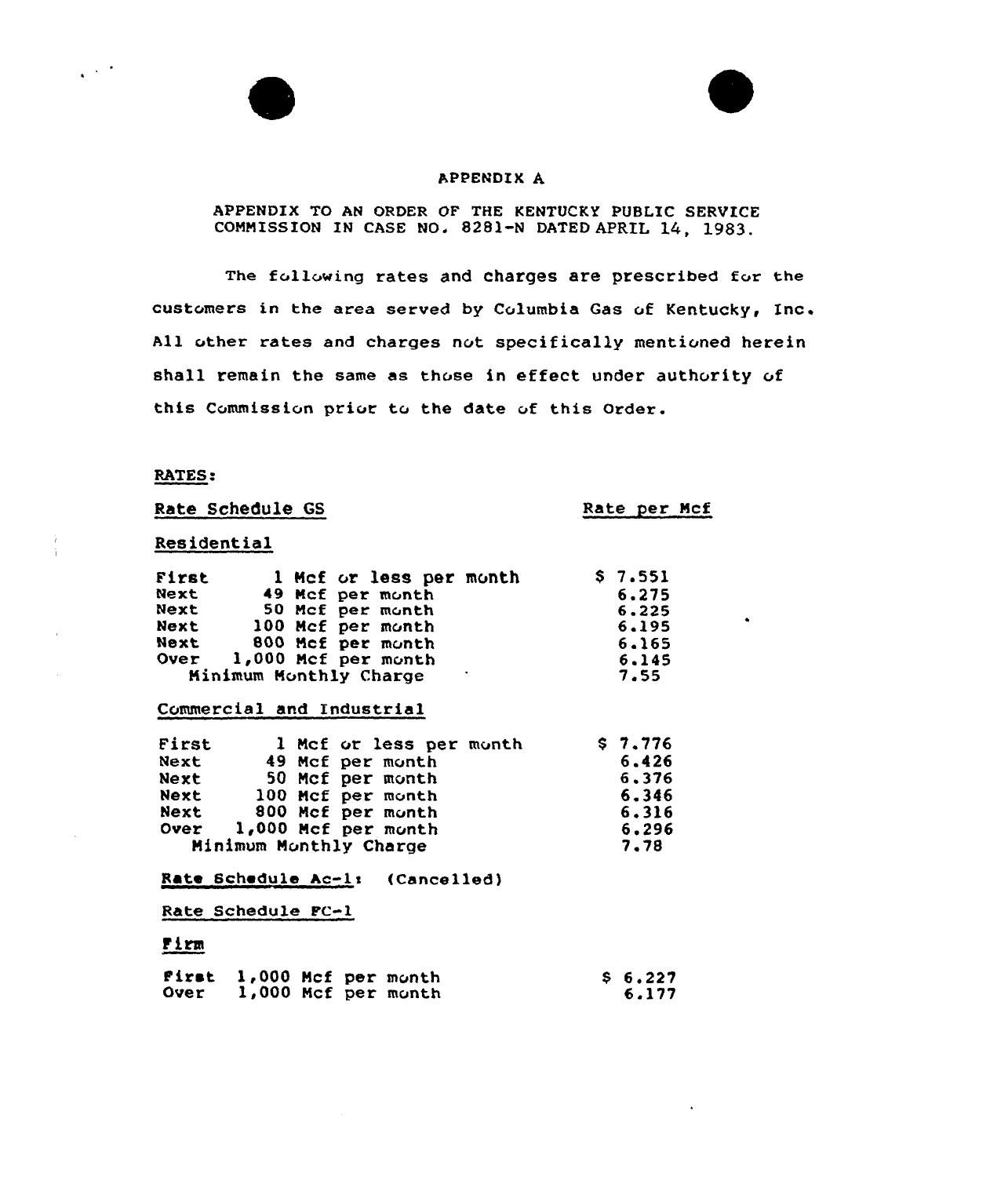| Rate Schedule (Continued)                                                                     | Rate per Mcf                |
|-----------------------------------------------------------------------------------------------|-----------------------------|
| Curtailable                                                                                   |                             |
| All Volume                                                                                    | S <sub>6.027</sub>          |
| Rate Schedule FI-I                                                                            |                             |
| Firm                                                                                          |                             |
| First 5,000 Mcf per month<br>over 5,000 Mcf per month                                         | \$6.174<br>6.144            |
| Interruptible                                                                                 |                             |
| All Volume                                                                                    | \$5.964                     |
| Rate Schedule FI-2                                                                            |                             |
| Firm                                                                                          |                             |
| First 50,000 Mcf per month<br>Over 50,000 Mcf per month                                       | S <sub>6.074</sub><br>6,004 |
| Interruptible                                                                                 |                             |
| All Volume                                                                                    | S <sub>5.914</sub>          |
| Rate Schedule IS-I                                                                            |                             |
| April through November                                                                        |                             |
| For all Volumes delivered each month<br>up to and including average monthly<br>Winter Volumes | \$6.376                     |
| For all Volumes in excess of the<br>average monthly Winter Volumes                            | 5.976                       |
| December through March                                                                        |                             |
| All Mcf                                                                                       | \$6.376                     |
| Rate Schedule IUS-1                                                                           |                             |
| All Volumes                                                                                   | S <sub>6.009</sub>          |

The base rates for the future application of the purchase as adjustment clause are: